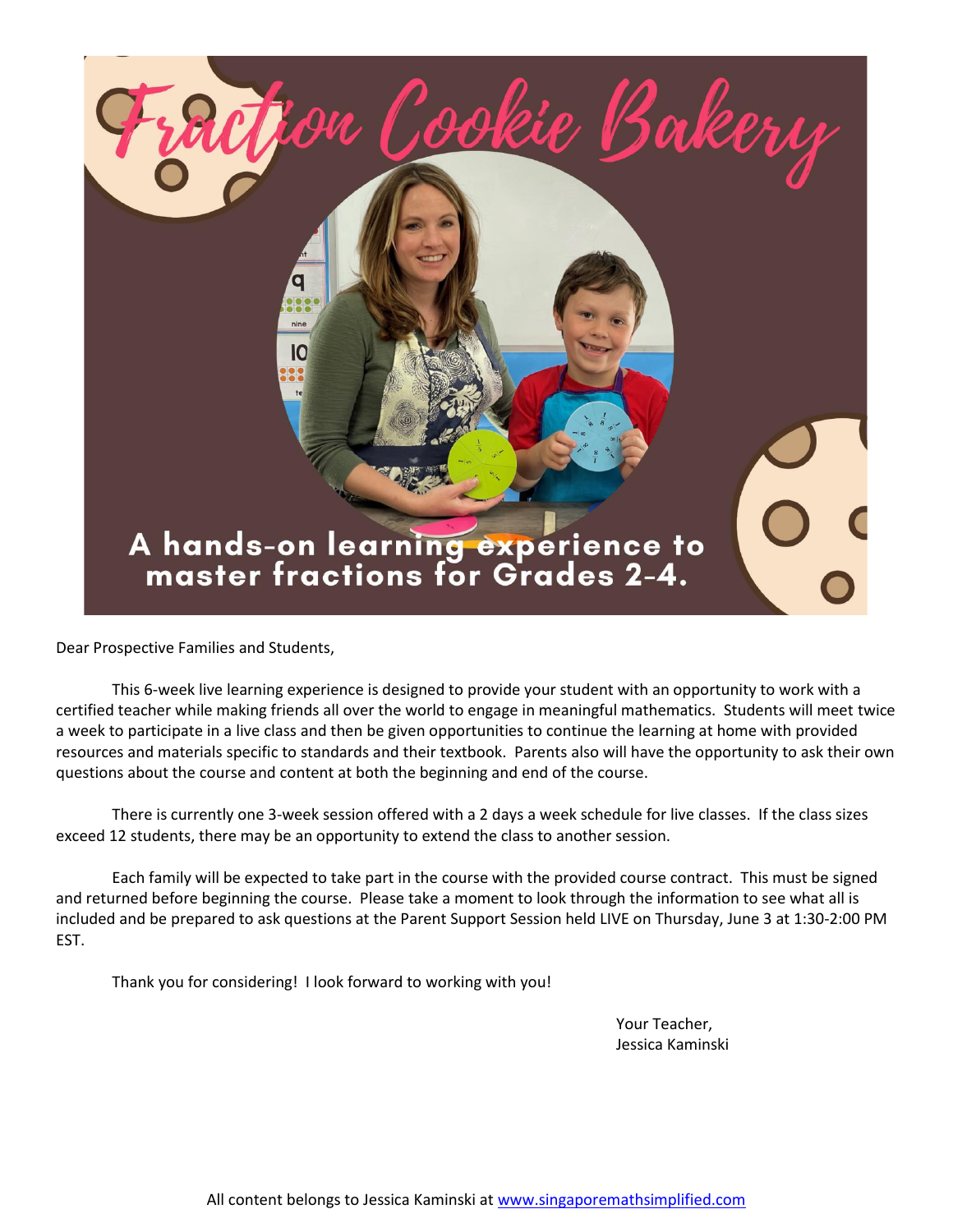# Jezzica Kaminzki, M. Ed.

bachelor's degree in Elementary Education and a master's degree in Gifted Education.

She has worked with students K-8 all over the in Focus Third Grade Teacher's Edition and the co-author of the upcoming 2021 Primary Mathematics 2nd-5th Grade Teacher's Editions and author of the 2nd-5th Grade Homeschool Instructor's Guide, Jessica knows way that make math meaningful and fun.

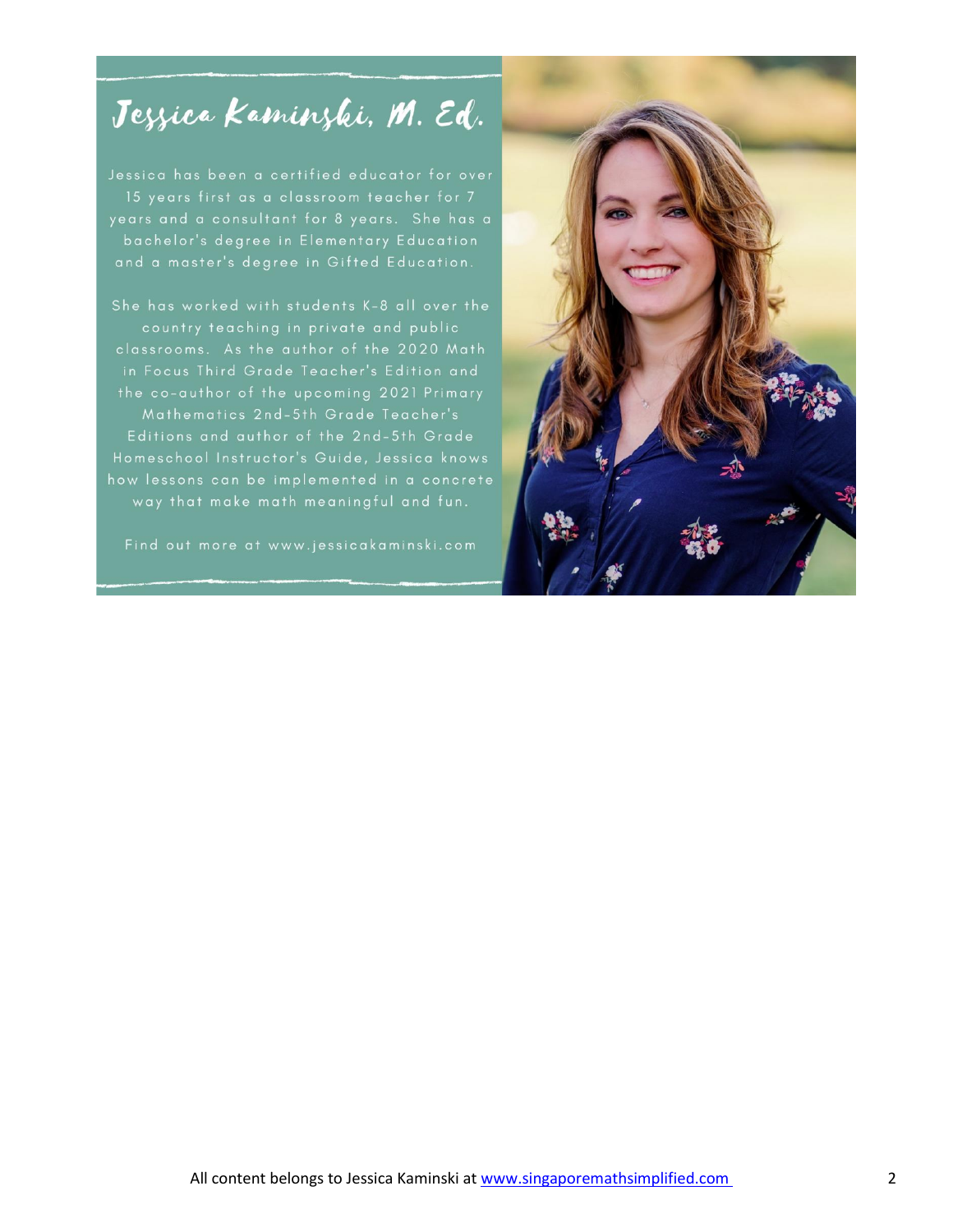# Fraction Cookie Bakery Course Weekly Syllabus

| <b>Meeting Date</b>        | <b>Topic and Goals</b>                       | <b>Textbook Correlation</b>                                        | <b>Resources</b>                                      |
|----------------------------|----------------------------------------------|--------------------------------------------------------------------|-------------------------------------------------------|
|                            |                                              |                                                                    | Printable, Digital, Video                             |
| <b>Parent Info Session</b> | <b>Parent Support Session</b>                |                                                                    | <b>Printable Resources</b>                            |
|                            | • Expectations and Goals                     |                                                                    | • Course Syllabus                                     |
|                            | • How you can support                        |                                                                    | • Student Contract (needs to be returned and signed)  |
|                            | your child at home                           |                                                                    |                                                       |
|                            | • How can I support your                     |                                                                    |                                                       |
|                            | child's learning?                            |                                                                    |                                                       |
| Week 1: Class 1            | <b>Understanding Fractions</b>               | <b>Primary Mathematics US Edition,</b>                             | <b>Printable Resources:</b>                           |
|                            | • Meaning of numerator                       | <b>Standards Grade 2</b>                                           | • Weekly Lesson Plan Resources                        |
|                            | and denominator                              | Chapter 10<br>$\bullet$                                            | • Fraction Cookie Bakery Performance Task             |
|                            | • Skip counting by                           | <b>Primary Mathematics CC Edition Grade 2</b>                      | • Task 1: Fraction Bakery Orders                      |
|                            | fractions to represent a                     | Chapter 9<br>$\bullet$                                             | • Olympic Medal Match                                 |
|                            | whole.                                       | <b>Primary Mathematics US Edition,</b>                             | Like Denominator Match                                |
|                            | • Represent fractions                        | <b>Standards Grade 3</b>                                           | <b>Digital Resources:</b>                             |
|                            | using models and number                      | $\bullet$ Chapter 10                                               | • Lesson Work Mat via Google Slides                   |
|                            | lines.                                       | <b>Dimensions Grade 2</b>                                          | <b>Video Resources:</b>                               |
|                            |                                              | Chapter 11                                                         | . What is a Fraction? Explore the concepts of         |
|                            |                                              | <b>Dimensions Grade 3</b>                                          | fractions and what it means.                          |
|                            |                                              | $\bullet$ Chapter 9                                                | • Fraction Bakery Performance Task: Learn how a       |
|                            |                                              | MIF 2013/2105 Grade 2                                              | performance task helps students to apply their skills |
|                            |                                              | $\bullet$ Chapter 12                                               | and stretches beyond the textbook. Learn more about   |
|                            |                                              | <b>MIF 2020 Grade 3</b>                                            | the Bakery Fraction Task and what's included.         |
|                            |                                              | $\bullet$ Chapter 7                                                | • Representing Fractions on a Number Line: How        |
|                            |                                              |                                                                    | does a number line help represent fractions? Where    |
|                            |                                              |                                                                    | are the parts? Where is the whole represented?        |
| Week 1: Class 2            | <b>Equivalent Fractions to</b>               | <b>Primary Mathematics US Edition,</b><br><b>Standards Grade 3</b> | <b>Printable Teaching Resources:</b>                  |
|                            | <b>Compare Fractions</b><br>• Use models and |                                                                    | . Weekly Lesson Plan Resources                        |
|                            |                                              | • Chapter 10                                                       | • Fraction Cookie Bakery Performance Task             |
|                            | operations to find                           | <b>Primary Mathematics CC Edition</b>                              | • Task 2: Fraction Measure Mix Up                     |
|                            | equivalent fractions.                        | $\bullet$ Chapter 9                                                | · Olympic Medal Match                                 |
|                            | • Use benchmark                              | <b>Primary Mathematics US Edition,</b>                             | <b>Olympic Level Fraction Match</b><br>$\bullet$      |
|                            | fractions and equivalent                     | <b>Standards, CC Grade 4</b>                                       | <b>Finding Equivalent Fraction Pictures</b>           |
|                            | fractions to compare<br>fractions.           | $\bullet$ Chapter 3<br><b>Dimensions Grade 2</b>                   | <b>Benchmark Fraction Sort</b>                        |
|                            |                                              |                                                                    | <b>Fraction War</b>                                   |
|                            |                                              | Chapter 11<br>$\bullet$                                            | <b>Equivalent Fraction Performance Task</b>           |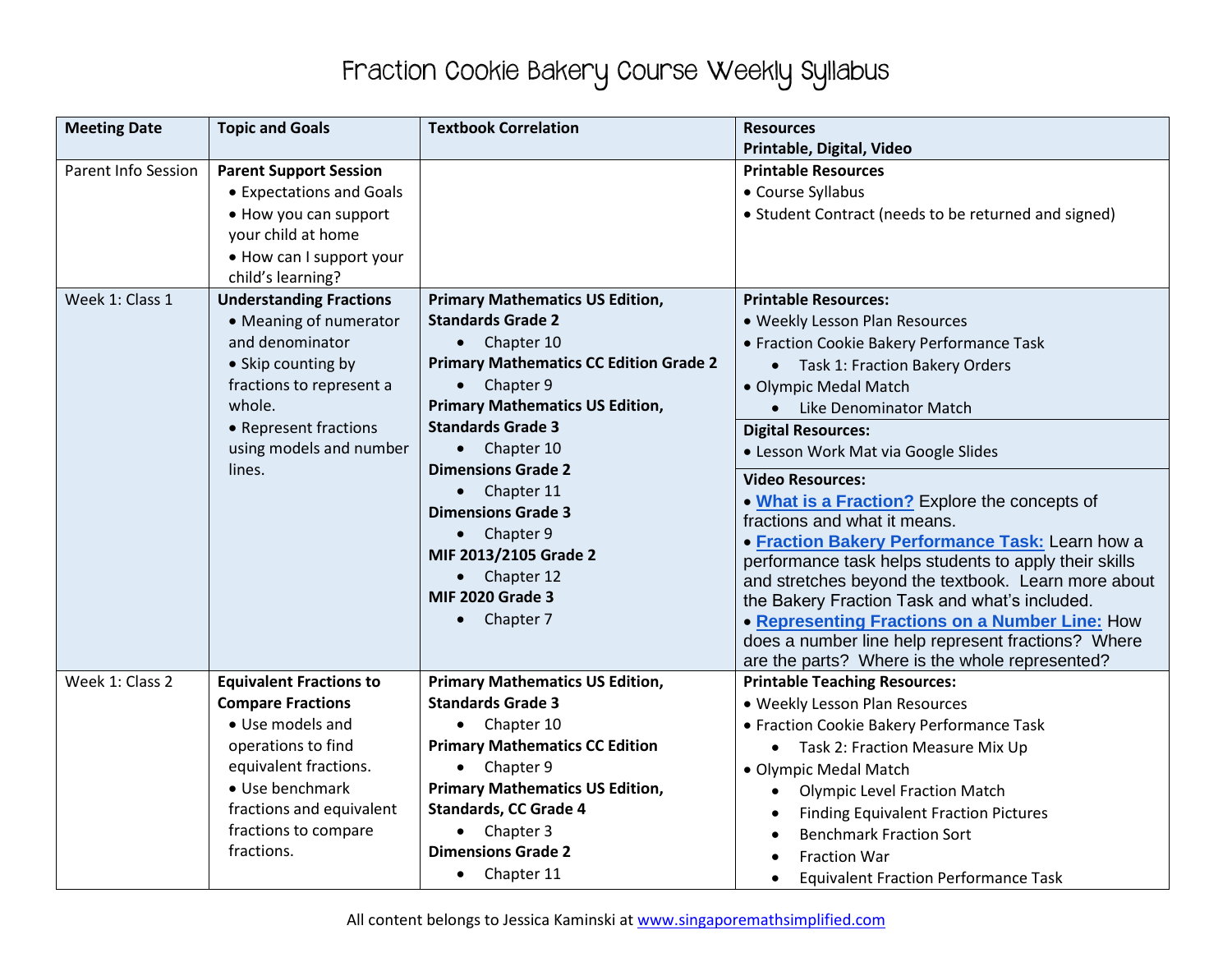|                 |                                  | <b>Dimensions Grade 3</b>                    | <b>Digital Teaching Resources:</b>                        |
|-----------------|----------------------------------|----------------------------------------------|-----------------------------------------------------------|
|                 |                                  | Chapter 9                                    | • Lesson Work Mat via Google Slides                       |
|                 |                                  | Chapter 10                                   | <b>Video Resources:</b>                                   |
|                 |                                  | <b>Dimensions Grade 4</b>                    | . What is an Equivalent Fraction? Use this problem        |
|                 |                                  | $\bullet$ Chapter 6                          | to help students understand the idea of equivalent        |
|                 |                                  | MIF 2013/2105 Grade 2                        | fractions.                                                |
|                 |                                  | • Chapter 12                                 | • Comparing Fractions: Use number lines and paper         |
|                 |                                  | MIF 2013/2105 Grade 3                        | strips to compare fractions.                              |
|                 |                                  | • Chapter 14                                 | • Finding Equivalent Fractions: Use multiplication        |
|                 |                                  | <b>MIF 2020 Grade 3</b>                      | and division to find equivalent fractions.                |
|                 |                                  | • Chapter 7                                  | • Simplest Form: Using the understanding of               |
|                 |                                  | <b>MIF 2020 Grade 4</b>                      | equivalent fractions, learn how numbers can be placed     |
|                 |                                  | $\bullet$ Chapter 3                          | in their simplest form.                                   |
| Week 2: Class 3 | <b>Adding and Subtracting</b>    | <b>Primary Mathematics Standards Edition</b> | <b>Printable Resources:</b>                               |
|                 | <b>Like and Unlike Fractions</b> | Grade 3                                      | • Weekly Lesson Plan Resources                            |
|                 | • Understand adding and          | • Chapter 10                                 | • Fraction Cookie Bakery Performance Task                 |
|                 | subtracting like fractions.      | <b>Primary Mathematics US Edition,</b>       | • Task 3: Fraction Ingredient Shopping List               |
|                 | • Use equivalent fractions       | <b>Standards, CC Grade 4</b>                 | • Olympic Medal Match                                     |
|                 | to add and subtract unlike       | • Chapter 3                                  | <b>Medal Match Unlike Denominators</b><br>$\bullet$       |
|                 | fractions.                       | <b>Dimensions Grade 3</b>                    | <b>Digital Resources:</b>                                 |
|                 |                                  | • Chapter 10                                 | • Lesson Work Mat via Google Slides                       |
|                 |                                  | <b>Dimensions Grade 4</b>                    | <b>Video Resources:</b>                                   |
|                 |                                  | • Chapter 7                                  | • Adding Like Fractions: Settle an argument by            |
|                 |                                  | MIF 2013/2105 Grade 2                        | discussing common errors when adding like fractions.      |
|                 |                                  | • Chapter 12                                 | . Adding Unlike Fractions: Learn how to use               |
|                 |                                  | MIF 2013/2105 Grade 4                        | equivalent fractions to add fractions with unlike         |
|                 |                                  | • Chapter 6                                  | denominators.                                             |
|                 |                                  | <b>MIF 2020 Grade 4</b>                      | . What is an Improper Fraction: What makes these          |
|                 |                                  | • Chapter 3                                  | fractions so improper?                                    |
| Week 2: Class 4 | <b>Fractions Greater than 1</b>  | <b>Primary Mathematics US Edition,</b>       | <b>Printable Resources:</b>                               |
|                 | Whole                            | <b>Standards, CC Grade 4</b>                 | • Weekly Lesson Plan Ideas                                |
|                 | • Explore improper               | • Chapter 3                                  | • Fraction Cookie Bakery Performance Task                 |
|                 | fractions and mixed              | <b>Dimensions Grade 4</b>                    | . Task #4: Doubling the Fraction Ingredient Shopping List |
|                 | numbers.                         | • Chapter 6                                  | • Olympic Medal Match                                     |
|                 | • Use models to convert          | • Chapter 7                                  | • Olympic Style Improper Fraction and Mixed Number        |
|                 | between improper                 | MIF 2013/2105 Grade 4                        | Match                                                     |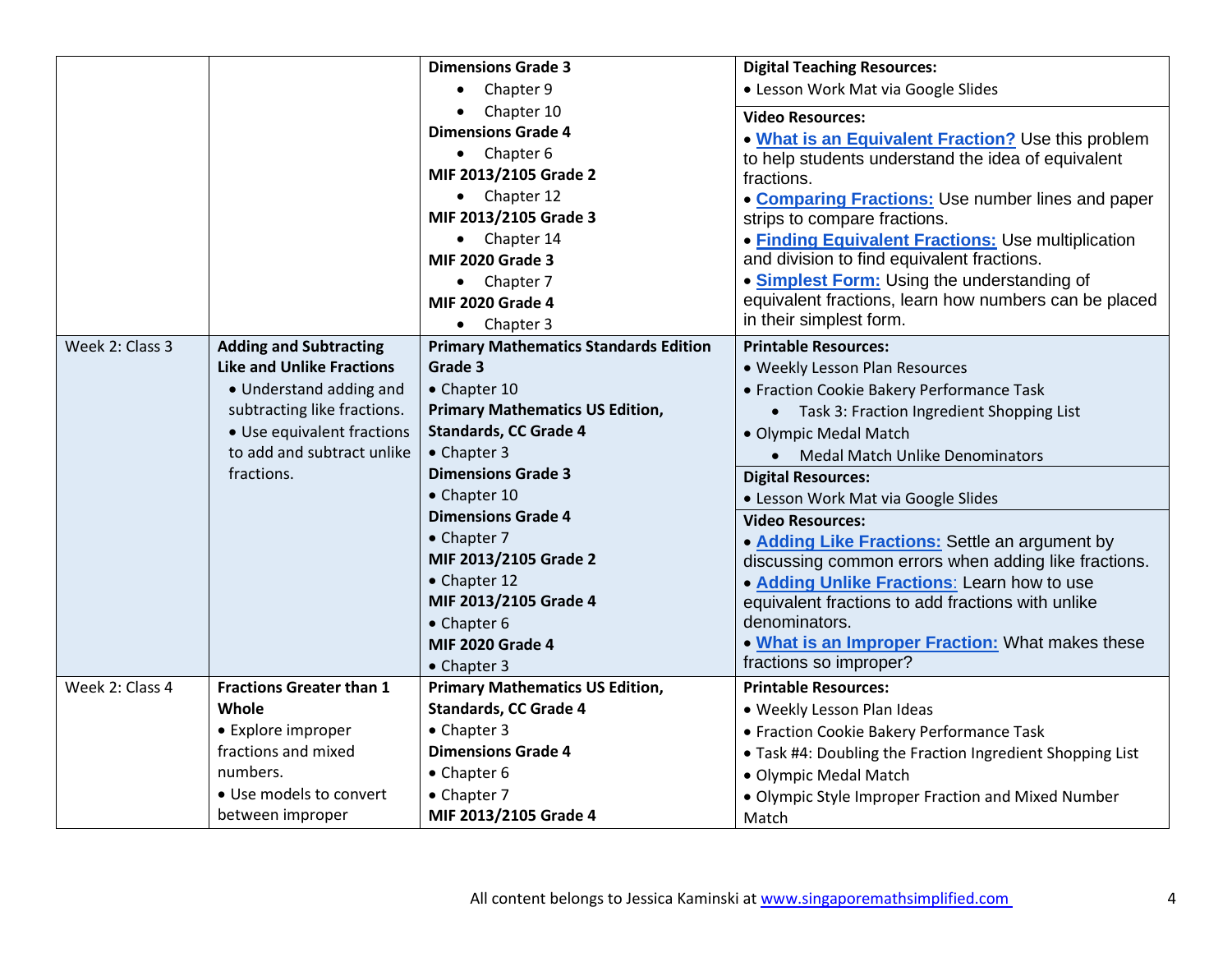|                  | fractions and mixed             | • Chapter 6                                   | <b>Digital Resources:</b>                                                             |
|------------------|---------------------------------|-----------------------------------------------|---------------------------------------------------------------------------------------|
|                  | numbers.                        | <b>MIF 2020 Grade 4</b>                       | · Lesson Plan Mat via Google Slides                                                   |
|                  |                                 | • Chapter 3                                   |                                                                                       |
|                  |                                 |                                               | <b>Video Resources:</b>                                                               |
|                  |                                 |                                               | . What is a Mixed Number? Learn how these                                             |
|                  |                                 |                                               | numbers help record fractions and show more than 1.                                   |
|                  |                                 |                                               | . How are Mixed Numbers and Improper Fractions                                        |
|                  |                                 |                                               | <b>Related?</b> Learn how to use both improper fractions                              |
|                  |                                 |                                               | and mixed numbers and how they are related.                                           |
| Week 3: Class 5  | <b>Multiply a Whole Number</b>  | <b>Primary Mathematics Standards Edition</b>  | <b>Printable Resources:</b>                                                           |
|                  | and a Fraction                  | Grade 2                                       | · Weekly Lesson Plan Ideas                                                            |
|                  | • Understand the                | • Chapter 10                                  | • Fraction of a Set Game                                                              |
|                  | meaning of multiplication       | <b>Primary Mathematics Standards Edition</b>  | • Fraction Cookie Bakery Task                                                         |
|                  | of a fraction and a whole       | Grade 3                                       | · Task #5: Fraction Cookie Bulk Order                                                 |
|                  | number using models.            | • Chapter 10                                  | <b>Digital Resources:</b>                                                             |
|                  | • Explore the meaning of        | <b>Primary Mathematics CC Edition</b>         | • Lesson Work Mat via Google Slides                                                   |
|                  | using a unit fraction to        | • Chapter 9                                   |                                                                                       |
|                  | multiply.                       | <b>Primary Mathematics US Edition Grade 4</b> | <b>Video Resources:</b>                                                               |
|                  | • See how finding the           | • Chapter 3                                   | . Multiplying a Fraction by a Whole Number: What                                      |
|                  | fraction of a set can be        | <b>Dimensions Grade 4</b>                     | strategies from multiplication work when multiplying a<br>fraction by a whole number? |
|                  | done using multiplication.      | • Chapter 8                                   | <b>• Finding Fraction of a Set Using Models: Use</b>                                  |
|                  |                                 | MIF 2013/2105 Grade 3                         | counters to understand the concept of finding fraction                                |
|                  |                                 | • Chapter 14                                  | of a set.                                                                             |
|                  |                                 | MIF 2013/2105 Grade 4                         | . Finding Fraction of a Set: Use understanding of                                     |
|                  |                                 | • Chapter 6                                   | multiplication and division to find the fraction of a set.                            |
|                  |                                 | <b>MIF 2020 Grade 3</b>                       |                                                                                       |
|                  |                                 | • Chapter 7                                   |                                                                                       |
|                  |                                 | <b>MIF 2020 Grade 4</b>                       |                                                                                       |
|                  |                                 | • Chapter 3                                   |                                                                                       |
| During Weeks 2-3 | <b>Optional Parent Coaching</b> |                                               |                                                                                       |
|                  | <b>Sessions</b>                 |                                               |                                                                                       |
|                  | • 15-minute Zoom to             |                                               |                                                                                       |
|                  | discuss student progress        |                                               |                                                                                       |
|                  | • Next steps for each           |                                               |                                                                                       |
|                  | student                         |                                               |                                                                                       |
| Week 3: Class 6  | <b>Putting It All Together</b>  | <b>Primary Mathematics US Edition,</b>        | <b>Printable Resources:</b>                                                           |
|                  | • Use the strategies            | <b>Standards, CC Grade 4</b>                  | . The Problem Solving Handbook Sample: Fractions                                      |
|                  | developed in the course         | • Chapter 3                                   | • Course Objective Checklist                                                          |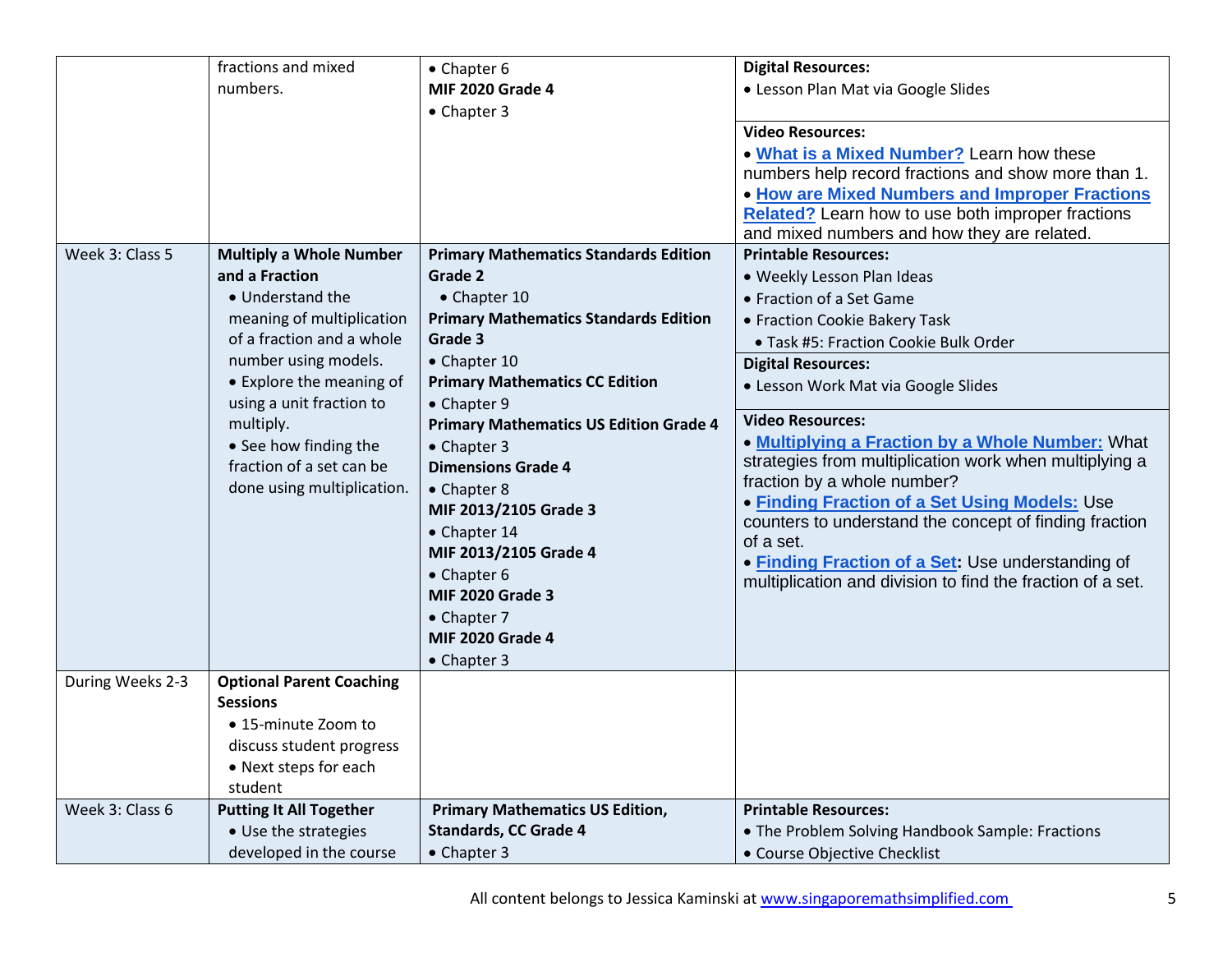| to solve word problems<br>involving fractions.<br>· Use bar models to<br>determine which<br>operation to use when<br>solving word problems. | <b>Dimensions Grade 4</b><br>• Chapter 8<br>MIF 2013/2105 Grade 4<br>• Chapter 6<br><b>MIF 2020 Grade 4</b><br>• Chapter 3 | <b>Digital Resources</b><br>• Lesson materials via Google Slides/Jamboard                                                                                                               |
|---------------------------------------------------------------------------------------------------------------------------------------------|----------------------------------------------------------------------------------------------------------------------------|-----------------------------------------------------------------------------------------------------------------------------------------------------------------------------------------|
|                                                                                                                                             |                                                                                                                            | <b>Video Resources:</b><br>. Word Problems: Bar Models: Multiply a Fraction<br>by a Whole Number: Use this real-world problem to<br>multiply a whole number and a fraction in two ways. |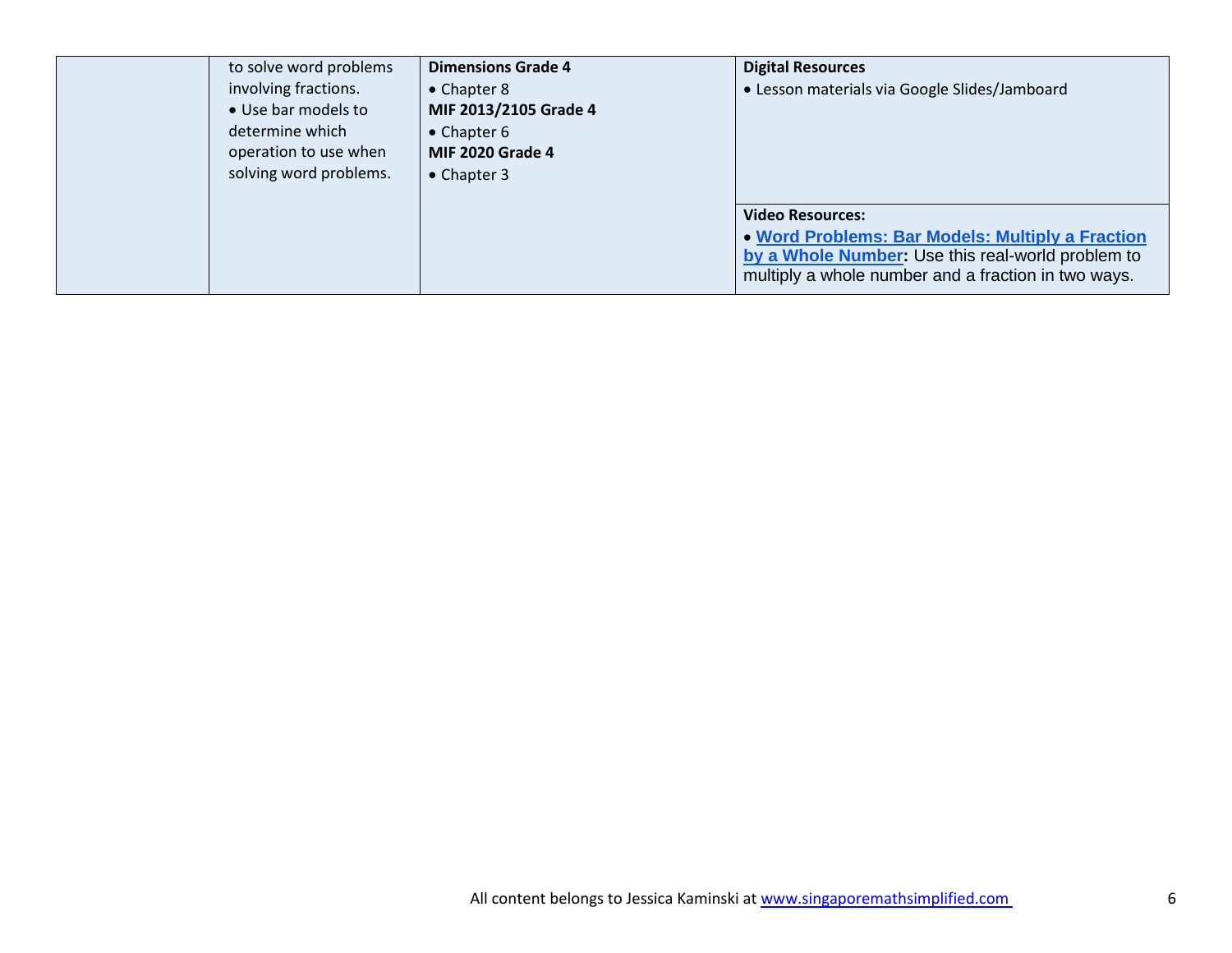### Developing Multiplication and Division Course Q & A

#### What are the goals of the course?

This course will develop basic fraction concepts including equivalent fractions, addition and subtraction of both like and unlike fractions, and multiplication of a whole number and a fraction. Students will use various models to develop understanding using algorithms to solve word problems. This class will work around the Fraction Cookie Bakery Performance Task. Students will be encouraged to complete each step and participate. This course is a beta course. This means that content will be developed each week and added to the course. This also means the course is offered at a discounted rate.

### What grade levels are best suited for the course?

This course is best designed for students who have had some experience with fractions and are ready to model them. Most students will be in Grades 2-4. However, some  $5<sup>th</sup>$  grade students who need review may benefit from the course.

## How many students are going to be part of the course?

The course will be held weekly via a Zoom call using video and audio. To keep the course engaging and provide scaffolded instruction, there will be a limit of 12 students to each course. In the event that there are more than 12 children who sign up, another session will be considered.

#### How will the course be conducted?

The course will be held twice weekly using a Zoom room with video and audio. Students will interact during the class using Google slides and other digital technology. Materials for the course will be placed in Canvas Learning Management System where resources and be downloaded and students can interact via message boards. Zoom sessions will be recorded (with parent consent) and placed in the Module for review.

## What will be expected of my student?

Each student will be expected to attend each week at the specific time and be a good classmate. Students should be an active participant in the class while maintaining a respectful attitude towards others. Students will be asked to answer questions and show his or her thinking during the class while using audio, video and the provided technology tools.

## What will be expected of the parents?

Parents will be expected to attend the first meet and greet session to discuss the course held on Thursday, June 3, 2021 to discuss expectations and requirements. Parents will be asked to be available to your student during each weekly session to help your student with any issues especially during the first session. Parents are encouraged to use the provided weekly materials to continue the content throughout the week so that your student can work towards proficiency for the following lessons.

### What learning materials will be provided?

Each week, lesson plans that are tied directly to the session will be provided with printable and digital resources. These lesson plans will address specific textbook's lessons and ways to practice. Video lessons from Jessica's learning library will also be shared as a way for students to continue the learning throughout the week. Students are encouraged to practice and share their learning via the message boards that will be created during the course. Materials and course information will be available for lifetime access. More information can be found by referencing the weekly syllabus and will be added as the course is in session. All participants receive